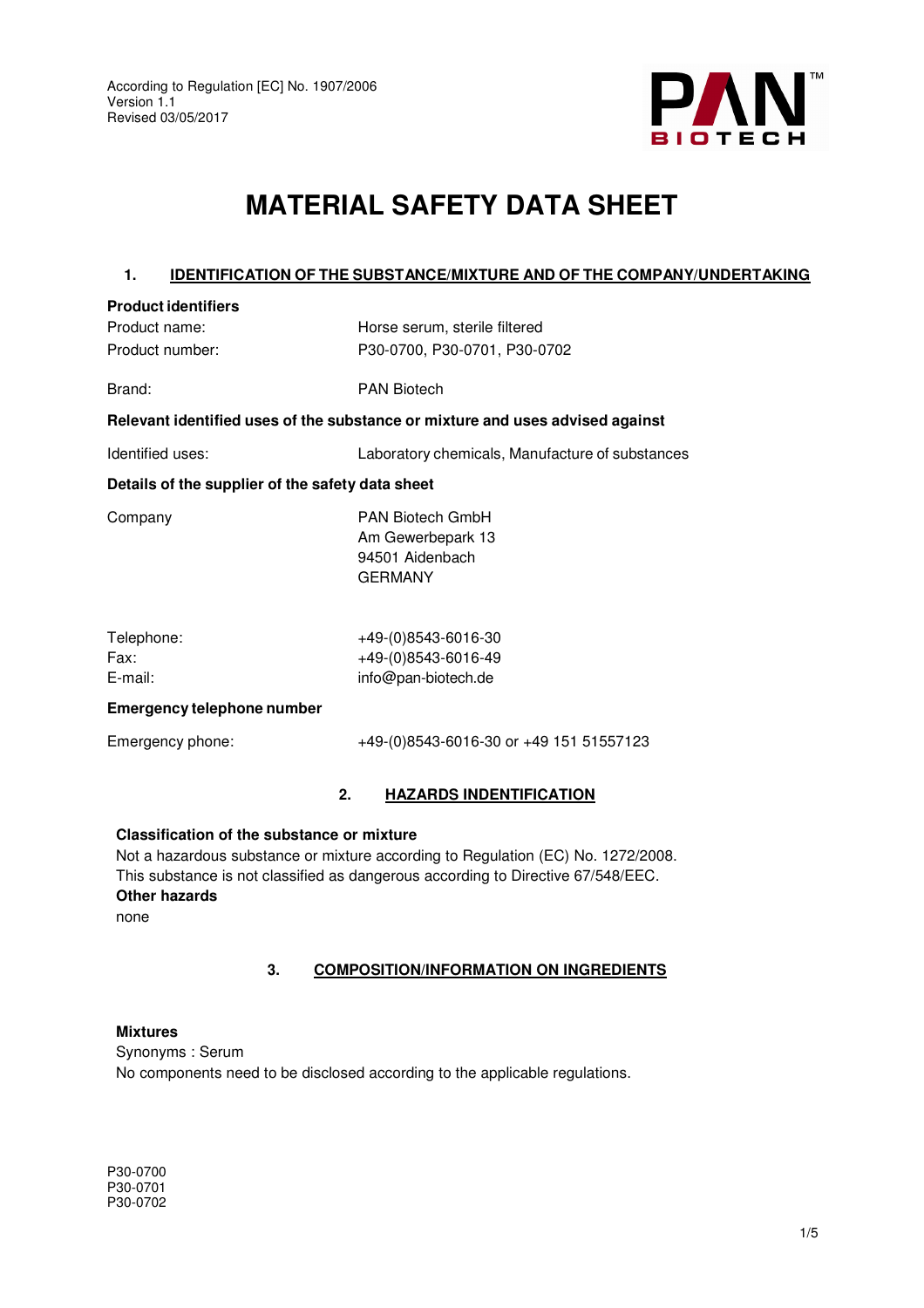According to Regulation [EC] No. 1907/2006 Version 1.1 Revised 03/05/2017



## **4. FIRST AID MEASURES**

#### **If inhaled**

If breathed in, move person into fresh air. If not breathing, give artificial respiration. **In case of skin contact**  Wash off with soap and plenty of water. **In case of eye contact**  Flush eyes with water as a precaution. **If swallowed**  Never give anything by mouth to an unconscious person. Rinse mouth with water.

**Indication of any immediate medical attention and special treatment needed**  no data available

#### **5. FIREFIGHTING MEASURES**

**Extinguishing media Suitable extinguishing media**  Use water spray, alcohol-resistant foam, dry chemical or carbon dioxide. **Special hazards arising from the substance or mixture**  Carbon oxides **Advice for firefighters**  Wear self contained breathing apparatus for firefighting if necessary.

## **6. ACCIDENTAL RELEASE MEASURES**

**Personal precautions, protective equipment and emergency procedures**  Avoid breathing vapours, mist or gas. **Environmental precautions**  Do not let product enter drains **Methods and materials for containment and cleaning up**  Keep in suitable, closed containers for disposal.

## **7. HANDLING AND STORAGE**

#### **Precautions for safe handling**

Normal measures for preventive fire protection.

**Conditions for safe storage, including any incompatibilities** 

Store in cool place. Keep container tightly closed in a dry and well-ventilated place. Containers which are opened must be carefully resealed and kept upright to prevent leakage.

**Recommended storage temperature: -20 °C**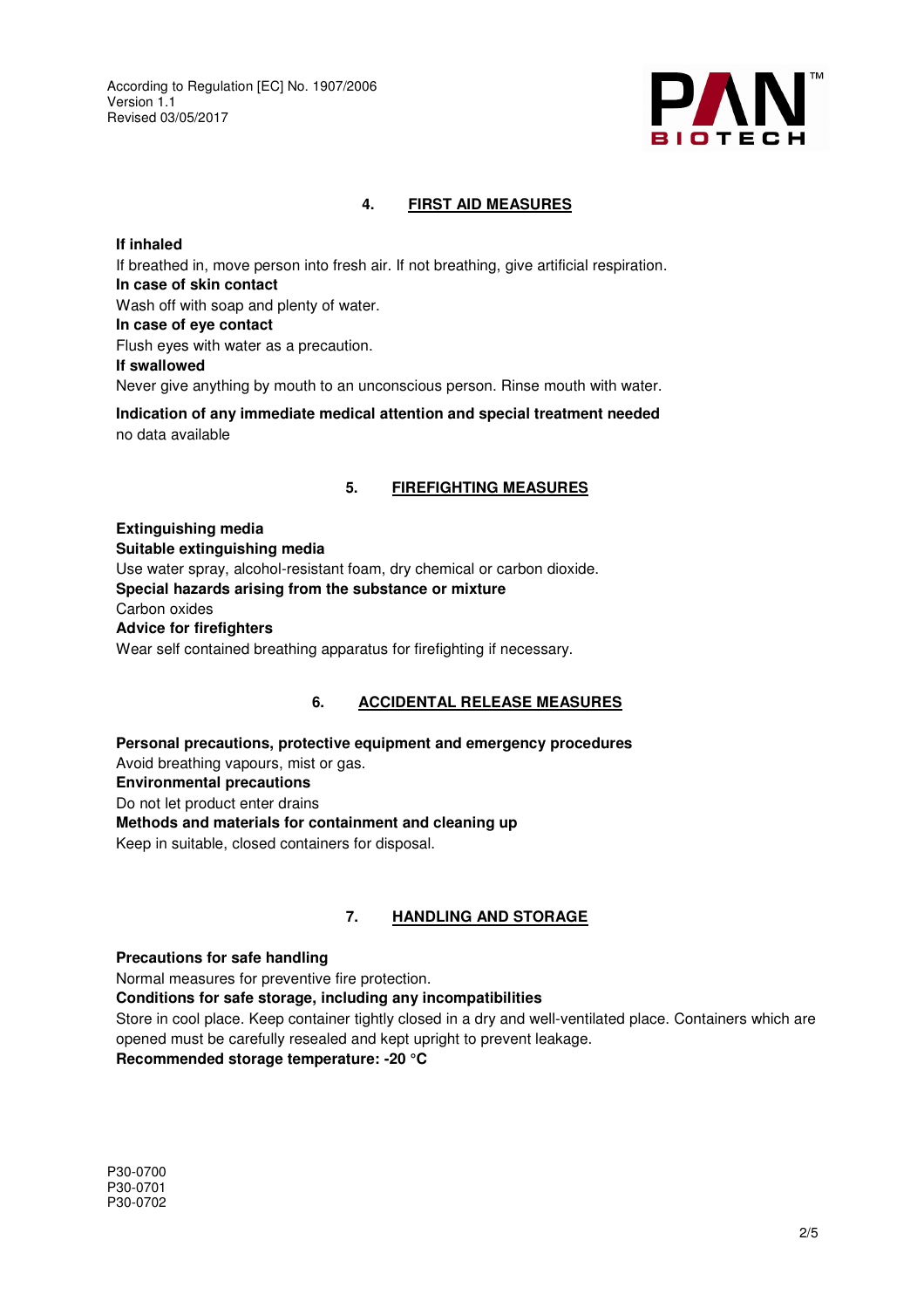

### **8. EXPOSURE CONTROLS/PERSONAL PROTECTION**

**Control parameters Components with workplace control parameters Exposure controls Appropriate engineering controls**  General industrial hygiene practice. **Personal protective equipment** 

## **Eye/face protection**

Use equipment for eye protection tested and approved under appropriate government standards such as NIOSH (US) or EN 166(EU).

#### **Skin protection**

Handle with gloves. Gloves must be inspected prior to use. Use proper glove removal technique (without touching glove's outer surface) to avoid skin contact with this product. Dispose of contaminated gloves after use in accordance with applicable laws and good laboratory practices. Wash and dry hands. The selected protective gloves have to satisfy the specifications of EU Directive 89/686/EEC and he standard EN 374 derived from it.

#### **Body Protection**

impervious clothing, The type of protective equipment must be selected according to the concentration and amount of the dangerous substance at the specific workplace.

#### **Respiratory protection**

Respiratory protection not required. For nuisance exposures use type OV/AG (US) or type ABEK (EU EN 14387) respirator cartridges. Use respirators and components tested and approved under appropriate government standards such as NIOSH (US) or CEN (EU).

#### **Control of environmental exposure**

Do not let product enter drains

## **9. PHYSICAL AND CHEMICAL PROPERTIES**

| <b>Appearance Form:</b>                      | liquid            |
|----------------------------------------------|-------------------|
| Odour                                        | no data available |
| <b>Odour Threshold</b>                       | no data available |
| рH                                           | no data available |
| Melting point/freezing point                 | no data available |
| Initial boiling point and boiling range      | no data available |
| <b>Flash point</b>                           | no data available |
| <b>Evapouration rate</b>                     | no data available |
| Flammability (solid, gas)                    | no data available |
| Upper/lower flammability or explosive limits | no data available |
| Vapour pressure                              | no data available |
| Vapour density                               | no data available |
| <b>Relative density</b>                      | no data available |
| Water solubility                             | no data available |
| Partition coefficient: noctanol/water        | no data available |
| <b>Auto-ignition temperature</b>             | no data available |
| <b>Decomposition temperature</b>             | no data available |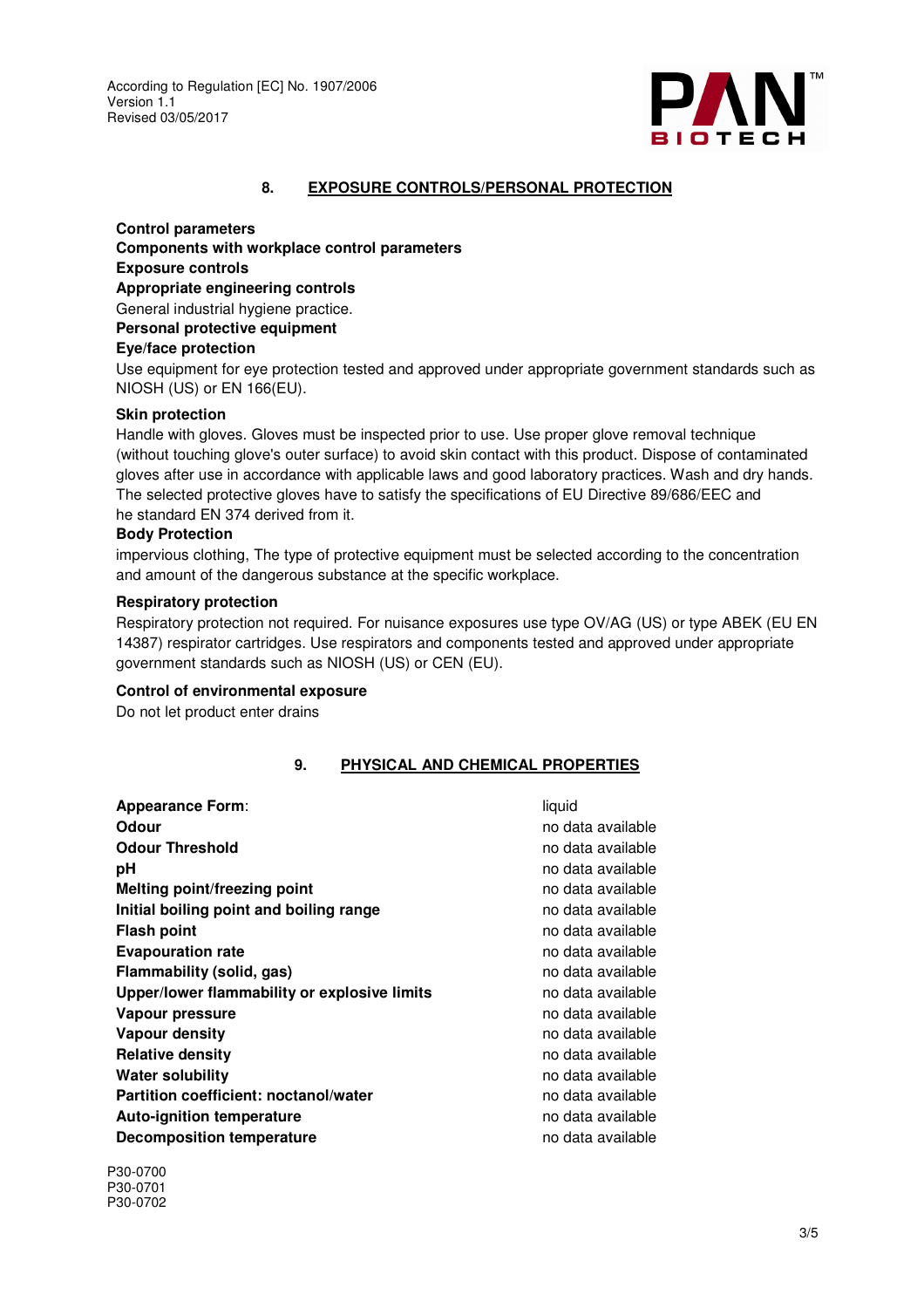According to Regulation [EC] No. 1907/2006 Version 1.1 Revised 03/05/2017



# **Viscosity no data available no data available no data available no data available Explosive properties no data available** no data available **Oxidizing properties no data available** no data available

## **10. STABILITY AND REACTIVITY**

**Reactivity**  no data available **Chemical stability**  Stable under recommended storage conditions

**Possibility of hazardous reactions**  no data available **Conditions to avoid**  no data available **Incompatible materials**  Strong oxidizing agents **Hazardous decomposition products**  Other decomposition products - no data available

### **11. TOXICOLOGICAL INFORMATION**

| <b>Acute toxicity</b>             | no data available |
|-----------------------------------|-------------------|
| <b>Skin corrosion/irritation</b>  | no data available |
| Serious eye damage/eye irritation | no data available |
| Respiratory or skin sensitization | no data available |
| Germ cell mutagenicity            | no data available |
| Carcinogenicity                   |                   |
| IARC:                             |                   |

No component of this product present at levels greater than or equal to 0.1% is identified as probable, possible or confirmed human carcinogen by IARC.

| <b>Reproductive toxicity</b>                       | no data available |
|----------------------------------------------------|-------------------|
| Specific target organ toxicity - single exposure   | no data available |
| Specific target organ toxicity - repeated exposure | no data available |
| <b>Aspiration hazard</b>                           | no data available |
| <b>Additional Information</b>                      |                   |

RTECS: Not available

To the best of our knowledge, the chemical, physical, and toxicological properties have not been thoroughly investigated.

## **12. ECOLOGICAL INFORMATION**

**Toxicity no data available no data available no data available Persistence and degradability no data available no data available Bioaccumulative potential and discussion of the set of the set of the set of the set of the set of the set of the set of the set of the set of the set of the set of the set of the set of the set of the set of the set of t Mobility in soil no data available**